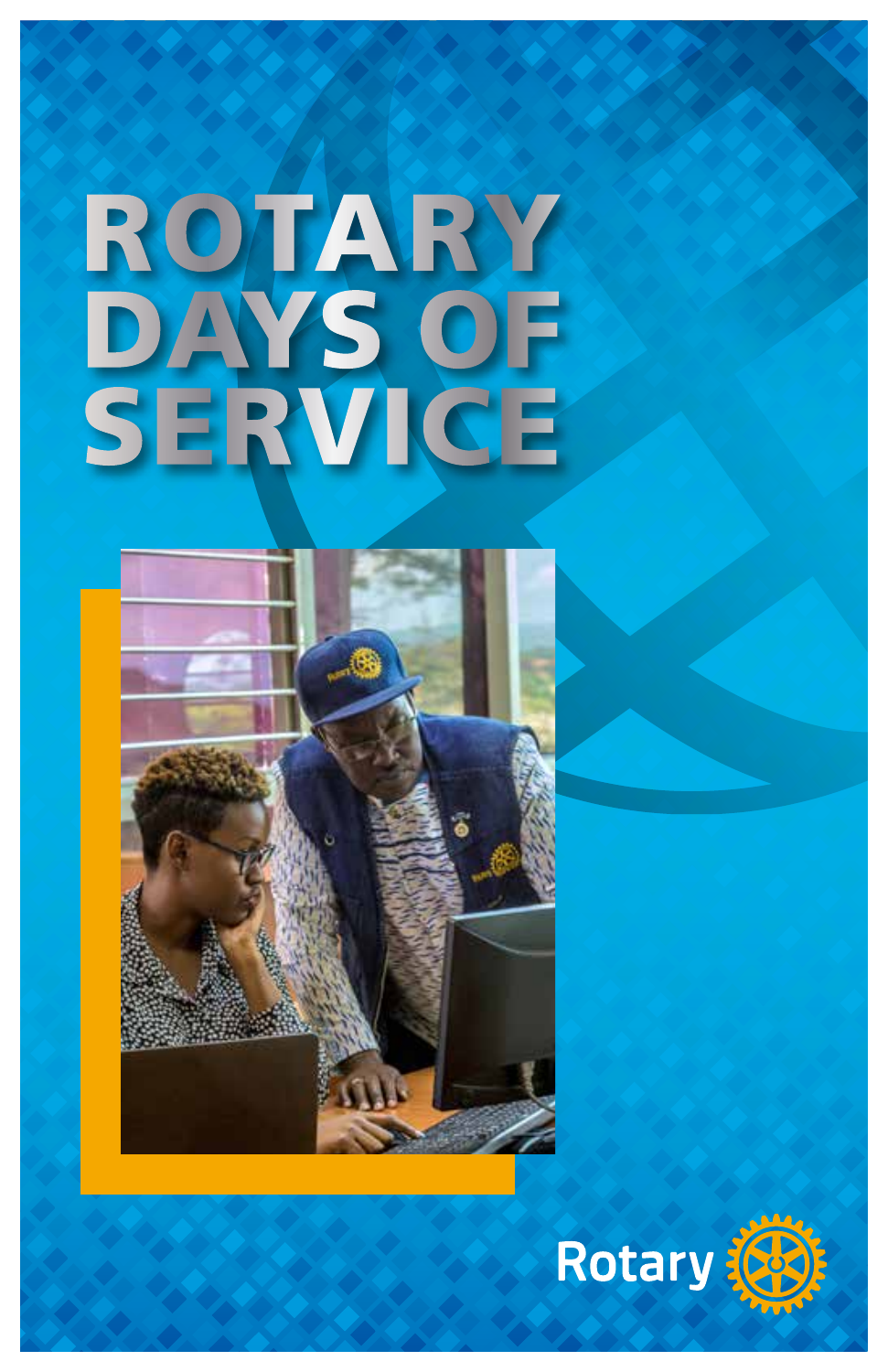#### DEAR FRIENDS:

With Service Above Self at the heart of all we do, we are in a unique position to provide meaningful, participatory volunteer experiences for Rotary and Rotaract members while introducing prospective members to our clubs.

I challenge every club to plan and host at least one practical and action-oriented Rotary Day of Service during the 2021-22 Rotary year. The event should address a challenge facing your community that fits in one or more of Rotary's areas of focus and brings together volunteers from within and outside of Rotary.



This is a chance to create meaningful volunteer opportunities for families and partnering organizations in your area, regardless of their profession or affiliation with Rotary. Remember to broadly promote your good work throughout your community.

With your help, I look forward to doing more good in the world.

Shelchar wents

Shekhar Mehta 2021-22 President, Rotary International

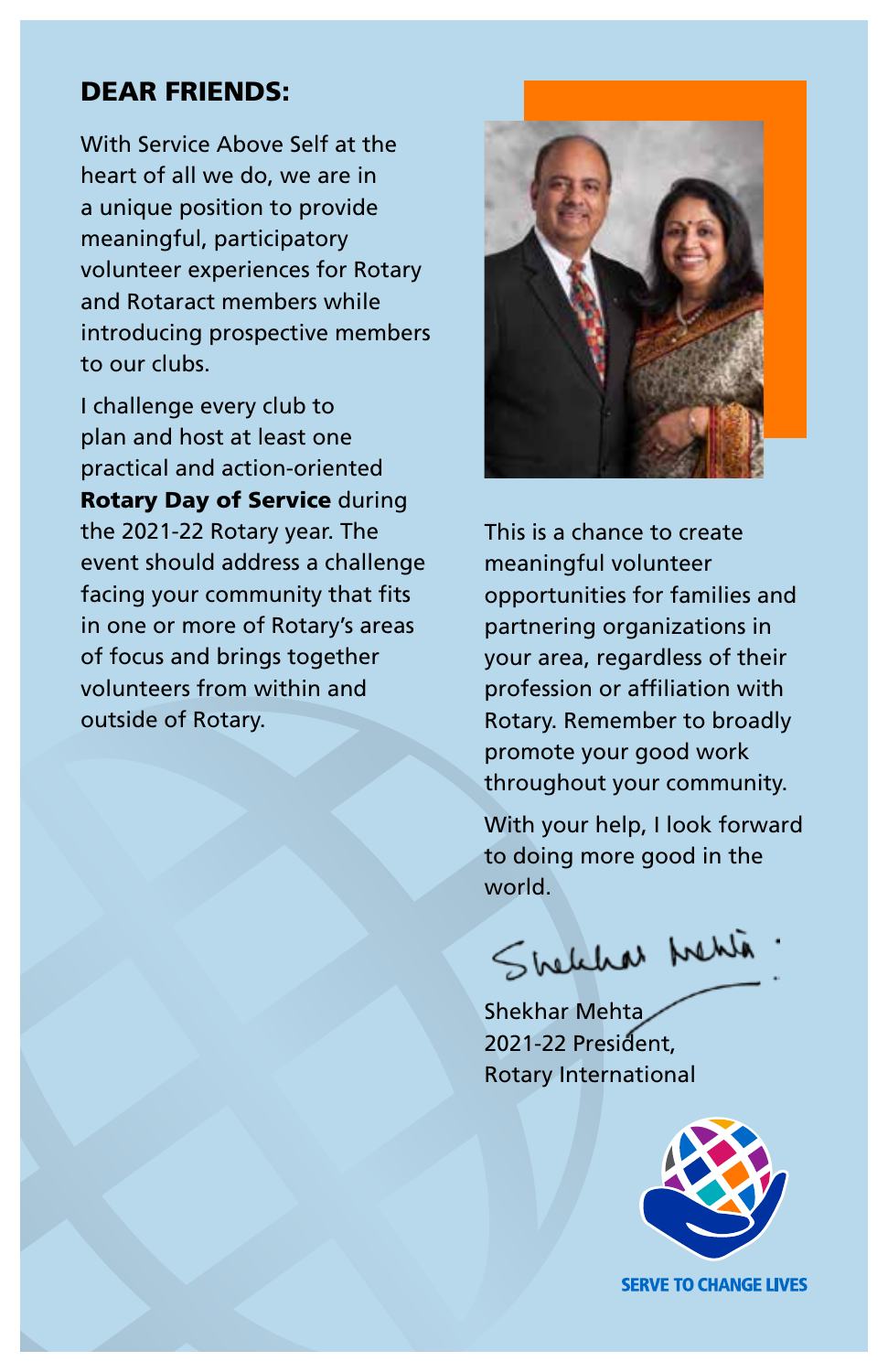## BE INSPIRED

- Motivate Rotary, Rotaract, and Interact clubs to plan innovative and practical service projects.
- Showcase the work of Rotary members as people of action.
- Introduce prospective members to your club through a participatory Rotary Day of Service.





#### GATHER IDEAS

- Look at [Rotary Showcase](https://map.rotary.org/en/project/pages/project_showcase.aspx) to see the types of projects that your fellow clubs have undertaken.
- You may wish to review the United Nations' recognized international [days](https://www.un.org/en/sections/observances/international-days/) and [Rotary's themed months](https://my.rotary.org/en/news-media/calendar) and think about scheduling your Rotary Day of Service accordingly.
- Conduct an assessment, which includes working with leaders from your community or a nearby one to determine the opportunities for service. What is the biggest challenge? How can your club help address it?